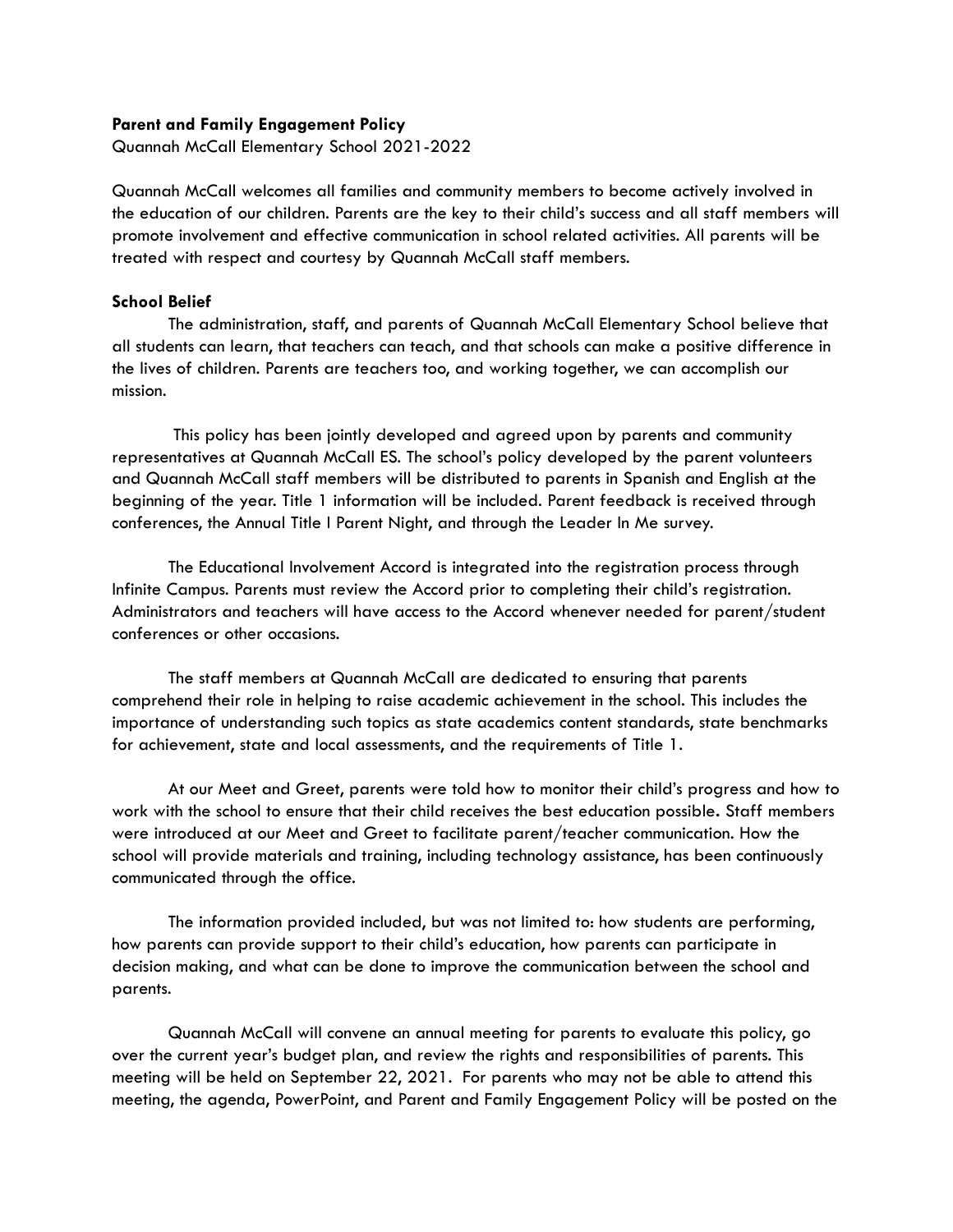school website. The policy will also be distributed at parent-teacher conferences in October. If you have any questions or concerns, please contact the office.

Quannah McCall's parents took the Annual District Wide Survey. The results of this survey were shared at the Annual Title I Parent Night. The 2021 results of this survey showed that McCall parents (100% who answered) believe that at the school, teachers really care about their children. Quannah McCall intends to increase participation by families by increasing the frequency and number of notifications distributed to parents for our school functions. We will also continue to utilize the Parent Link system.

The school's Parent and Family Engagement Policy and other school documents will be distributed in an understandable and uniform format and to the extent practicable; in a language parents can understand. We communicate with families through monthly bulletins and posters at school. We also will utilize the school website, Parent Link, emails and phone calls when appropriate.

The school will involve parents in an organized, ongoing, and timely manner in the planning and review of the Continuous Improvement Plan and the Title 1 program. Regularly scheduled monthly parent meetings will be publicized. Parents will be encouraged to volunteer in school related activities and volunteer forms will be available in the main office (relative to Covid-19 procedures) . An annual calendar of parent meetings will be created and shared with parents. The calendar will be updated regularly.

Quannah McCall will strive to build strong and lasting parental involvement by:

-Asking parents to support the school by reinforcing school rules with your child.

-Respecting all staff members by communicating in a respectful tone.

-Communicating with parents whenever necessary to ensure pertinent information regarding Distance Learning is relayed.

Parent will:

- ❖ Give 24 hours advance notice to the teacher for a meeting.
- ❖ Stop by the front office, check in, and obtain a visitor's badge
- ❖ Plan on visiting for 30 minutes
- ❖ Be sure to sign out in the front office

-Using Parent Link to send messages via the phone to all parents.

-Promote developmental assets with teachers, staff and parents to operate with a positive research-based outlook using The Leader In Me and PBIS strategies to encourage healthy children and parents.

We have a full-time social worker on our staff to broker services to needy families such as: food, clothing, and social services and manage such services using a case manager model All parents will be invited to attend planned parent in-services (virtually if necessary) to help close the achievement gap at Quannah McCall. The parent meetings include:

Teacher Meet and Greet– August 6, 2021

Virtual Annual Title I Meeting/Parent and Family Engagement Policy – September 22, 2021